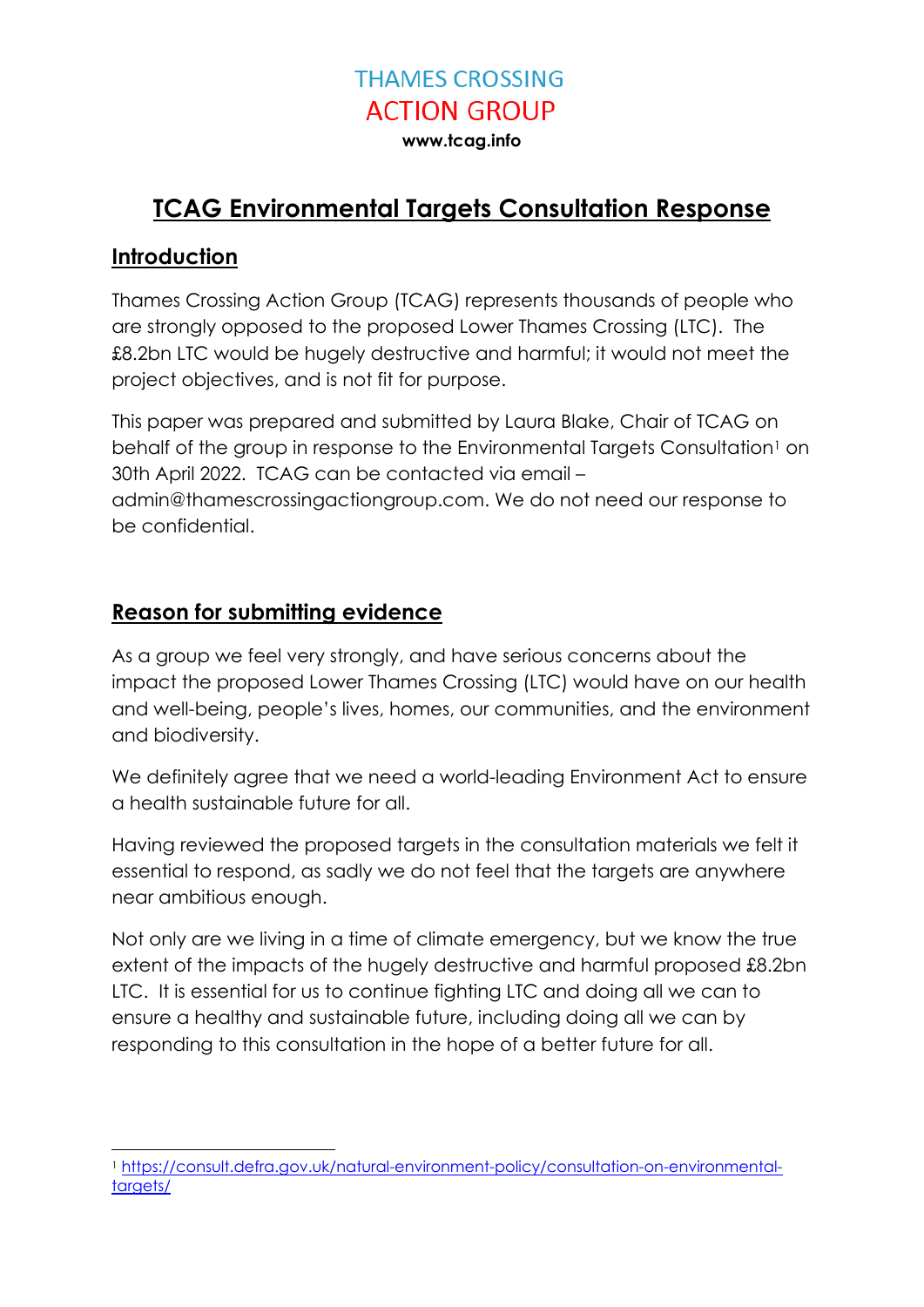**www.tcag.info**

# Responses to consultation questions

### **Target proposals for biodiversity on land**

- Increase species abundance by at least 10% by 2042, compared to 2030 levels.
- Improve the England-level GB Red List Index for species extinction risk by 2042, compared to 2022 levels.
- Create or restore in excess of 500,000 hectares of a range of wildlife-rich habitats outside protected sites by 2042, compared to 2022 levels.

### **6. Do you agree or disagree that the proposed combination of biodiversity targets will be a good measure of changes in the health of our 'biodiversity'?**

- Disagree

#### **7. [If disagree] What additional indicators do you think may be necessary?**

These targets are not in line with the Government's 25 Year Environment Plan (25YEP) promise to leave future generations with a natural environment that is in a better condition.

The 25 Year Environment Plan included a target for 75% of Sites of Special Scientific Interest (SSSIs) to be in good condition by 2042, but that is a non-statutory, nonbinding target. This target has not been included in the proposals.

The Government should set a wildlife target to increase the abundance of species (marine and terrestrial) by at least 20% by 2042 over 2022 levels.

The target to increase the abundance of wildlife by 10% by 2042 over 2030 levels is too weak and uncertain. It could mean that wildlife is less abundant by 2042 than it is now, after another decade of decline. This falls short of the promise to pass on nature in better condition.

The target for 500k hectares of habitat creation/restoration is a gross figure and doesn't take into account net losses, so we could see an overall loss.

Government cannot continue to push ahead with hugely destructive and harmful projects like the proposed Lower Thames Crossing. The proposed targets are poor as is, when you take the loss that will continue to arise from projects like the LTC, if it goes ahead the future becomes even bleaker. We need and deserve better.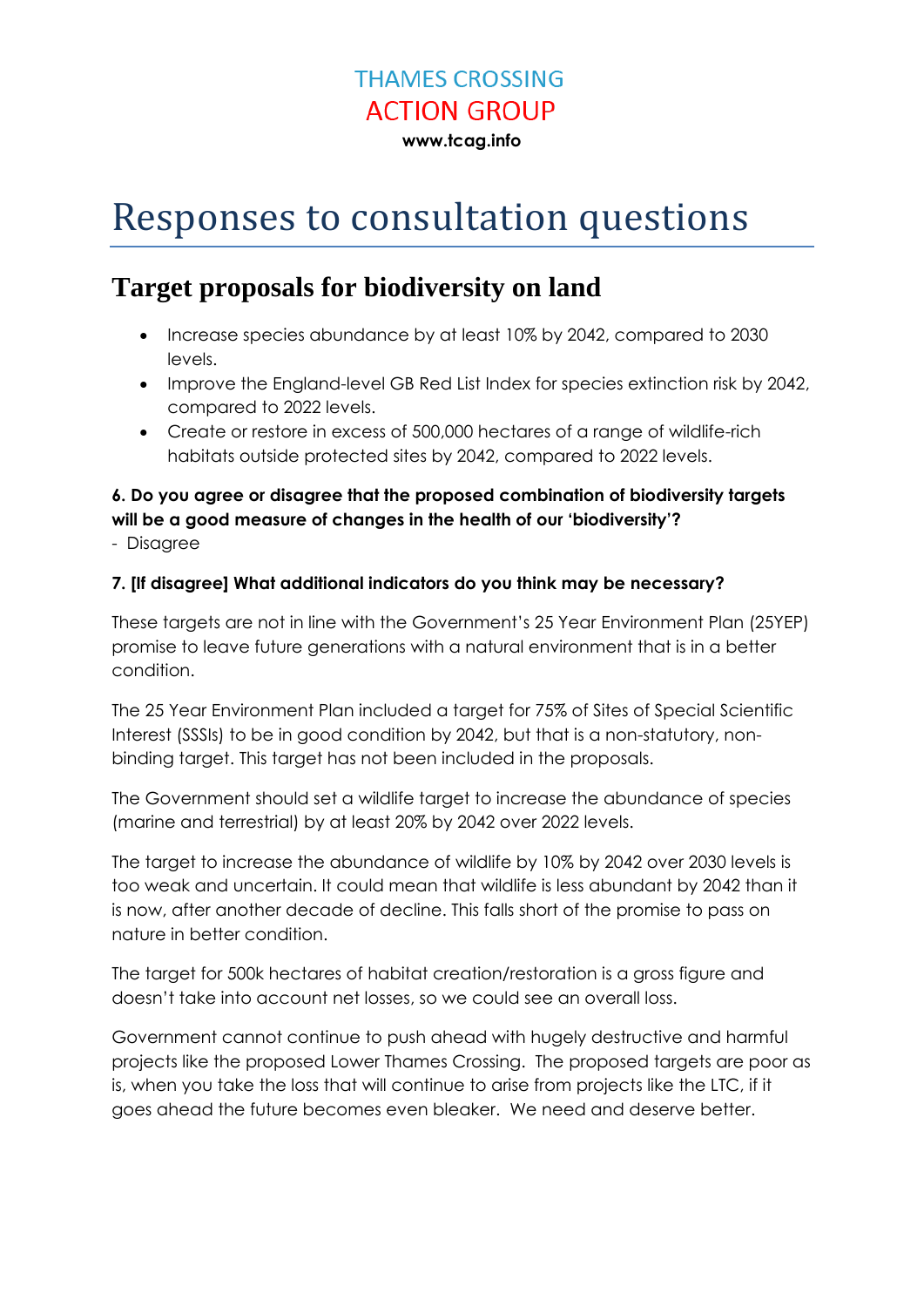**www.tcag.info**

### **2030 and long-term species abundance targets**

- Halt the decline in species abundance by 2030.
- Increase species abundance by at least 10% by 2042, compared to 2030 levels.

#### **8. Do you agree or disagree with the level of ambition of a 10% increase proposed for the long-term species abundance target?**

**Disagree** 

#### **9. [If disagree] What reasons can you provide for why the government should consider a different level of ambition?**

We again draw attention to the fact that projects like the proposed LTC need to be stopped. You are attempting to set targets to improve species abundance with one hand, and then threatening to proceed with hugely destructive and harmful projects like the proposed LTC with the other hand.

We need more actions to back up the talk. We need better protections for nature, and for these new targets to have had any chance of improving things Government must halt all projects like the proposed LTC that would create irreparable damage and harm.

### **Long-term species extinction risk target**

• Improve the England-level GB Red List Index of species extinction risk by 2042, compared to 2022 levels.

#### **10. Do you agree or disagree with the ambition proposed for the long-term species extinction risk target to improve the England-level GB Red List Index? Disagree**

#### **11. [If disagree] What reasons can you provide for why the government should consider a different level of ambition?**

Whilst we support improvements to protect and assist nature, we need more than lists being improved, we need actions to ensure more species do not need to be added to the list, and that species on the list can recover enough to be taken off the list.

The level of ambition we need is actions to ensure that we shouldn't need such a list because we are protecting and enabling nature to recover.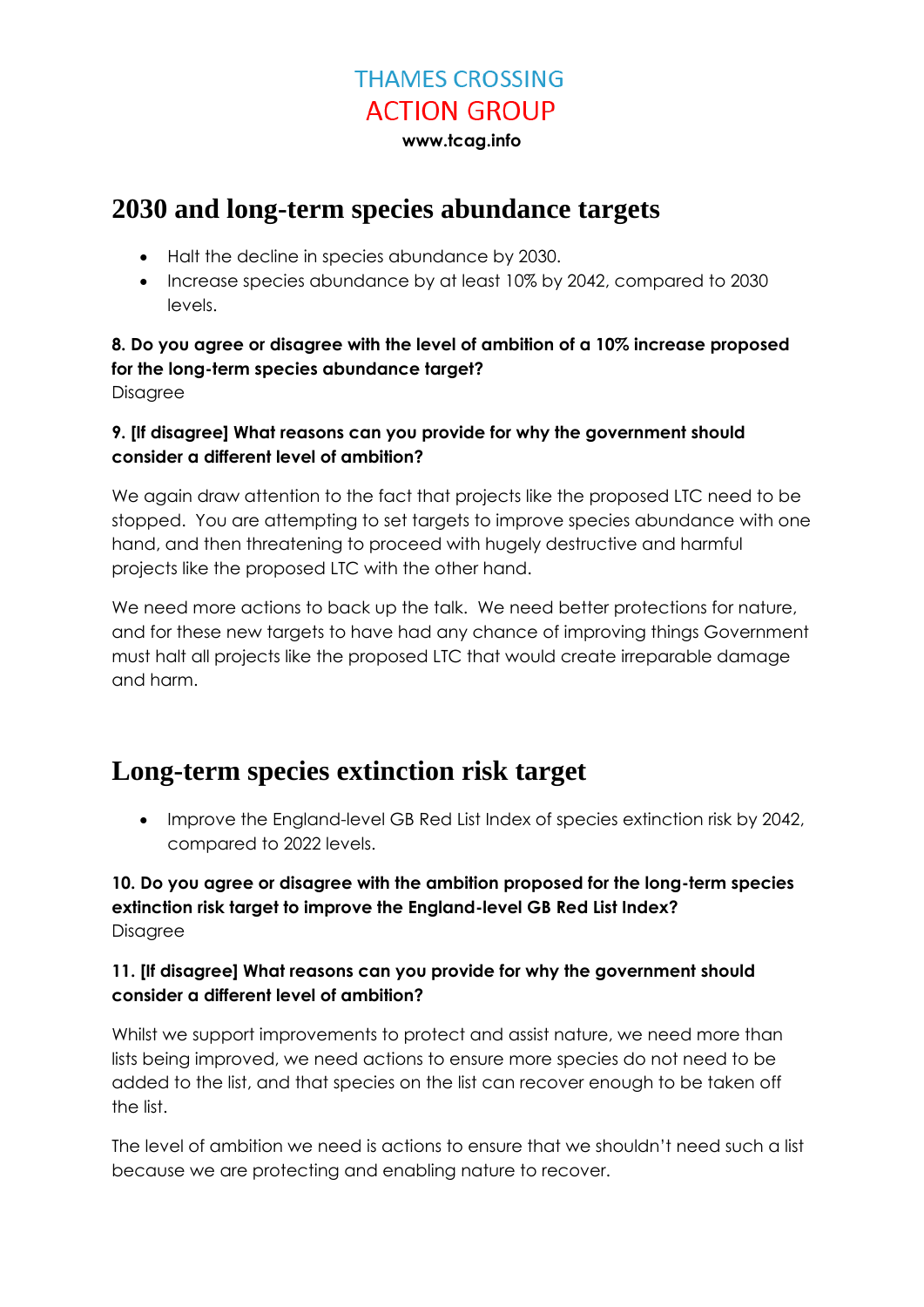We need to see changes that mean that species that are on the list are truly protected at all levels, including from NSIPs. We always say you could find something so rare (extinct) as a Dodo and National Highways (and other developers) would still just say they would translocate it.

We cannot keep allowing projects that destroy nature and habitats to be destroyed and negatively impacted. How can we expect any species to ever make it off of the list when we continue to destroy so much?

Environmental mitigation of these huge projects will never be adequate. How can it be? All that is happening is more and more of the little nature we have left is being squeezed into smaller and smaller pockets.

How would we like it if more and more people came to live in our homes? How would we like it if our supermarkets got lots more customers and were unable to source more stock for the shelves? This is ultimately what we are doing to the natural environment every time we allow another project to proceed.

Whilst it is important to have such lists, they need to serve as a form of protection to species on all levels (including from NSIPs), there have to be actions to ensure that species can recover well enough to be removed from the list.

### **Long-term wider habitats target**

 To create or restore in excess of 500,000 hectares of a range of wildlife-rich habitat outside protected sites by 2042, compared to 2022 levels.

**12. Do you agree or disagree with the level of ambition of 'in excess of 500,000 hectares' proposed for the long-term wider habitats target?** Disagree

#### **13. [If disagree] What reasons can you provide for why the government should consider a different level of ambition?**

The target for 500k hectares of habitat creation/restoration is a gross figure and doesn't take into account net losses, so we could see an overall loss.

Government cannot continue to push ahead with hugely destructive and harmful projects like the proposed Lower Thames Crossing. The proposed targets are poor as is, when you take the loss that will continue to arise from project like the LTC, if it goes ahead the future becomes even bleaker. We need and deserve better.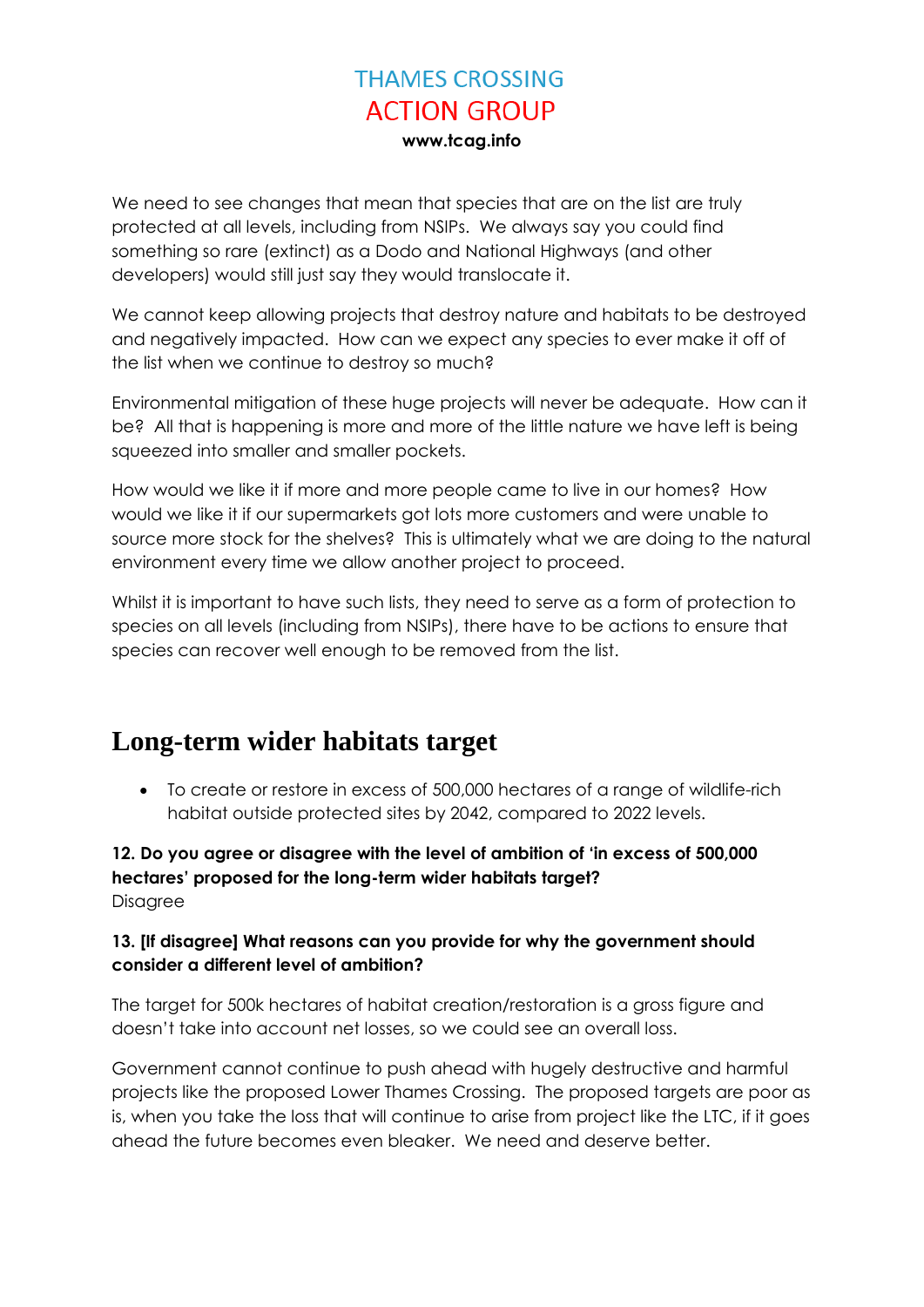**www.tcag.info**

**14. Do you agree or disagree that all wildlife-rich habitat types should count towards the target?**

**-** Agree

### **15. [If disagree/Don't know] Are there any habitat types that you think should not count towards the target?**

**- N/A**

#### **16. What reasons can you provide for why these habitats should not count towards the target?**

#### *Please provide reasons why these habitats should not count towards the target.*

There are no reasons that any kind of habitat should not count towards the target, because we need to protect and support all biodiversity and habitats for a healthy sustainable future.

However, that is not to say that we should only concentrate on already biodiversity rich areas, the balance and spread of biodiversity rich habitats should stretch across the whole country and not be limited to areas that are already highly protected, we need an overall improvement.

### **Target proposals for biodiversity in the sea**

 70% of the designated features in the MPA network to be in favourable condition by 2042, with the remainder in recovering condition, and additional reporting on changes in individual feature condition.

#### **17. Do you agree or disagree with the level of ambition proposed for the Marine Protected Area target?**

Don't know

#### **18. [If disagree] What reasons can you provide for why the government should consider a different level of ambition?**

Whilst our remit as a group representing those opposed to the proposed LTC does not technically cover any area of sea, it does cover the Thames Estuary area. The Estuary has marine species present, and we believe that such areas should be given a level of protection too. Such areas are often left as almost no-mans-land without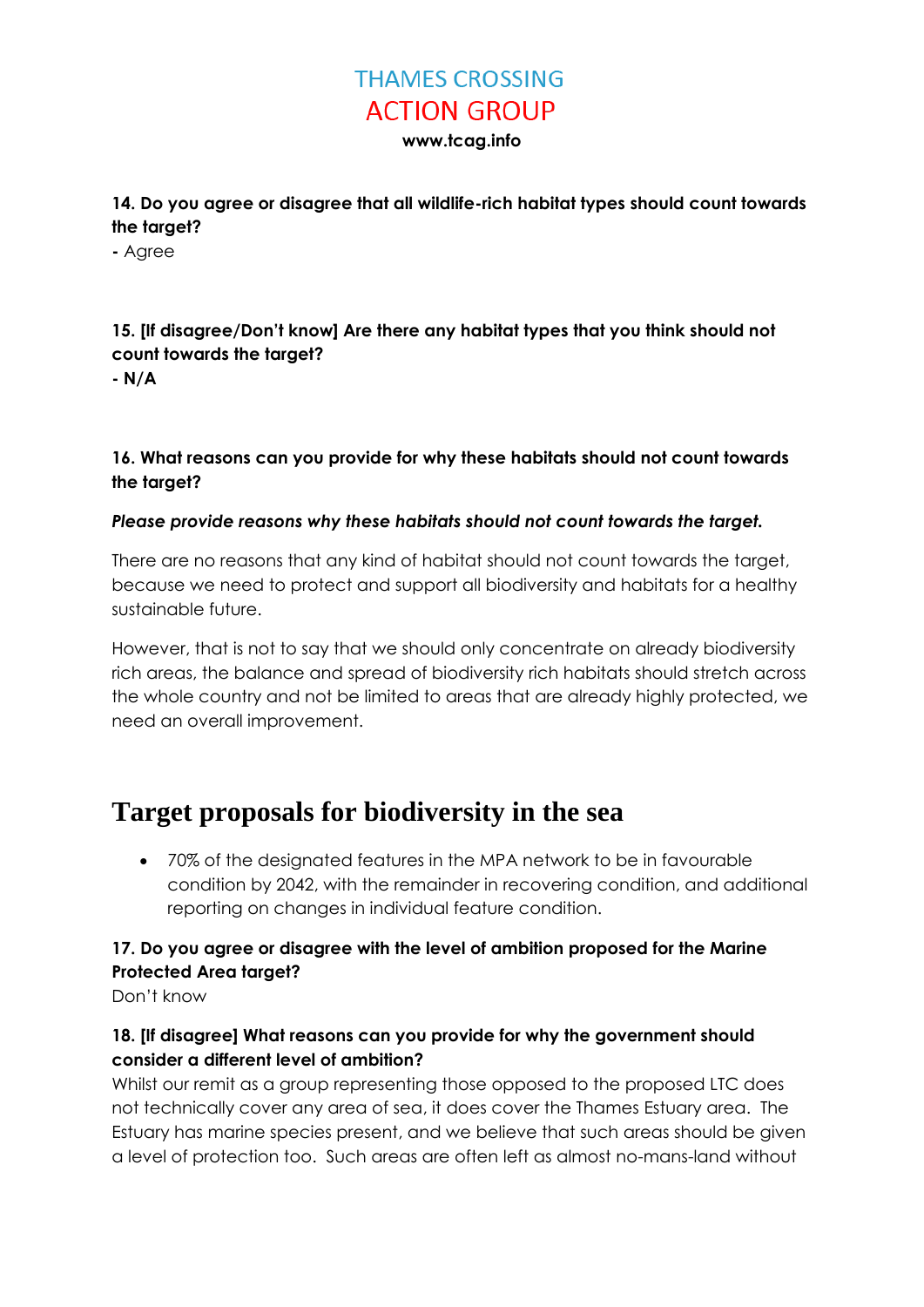anyone really taking ownership in regards to species protection, as too often in the Thames Estuary the priority is business and trade, as opposed to nature.

### **Abandoned Metal Mines**

**19. Do you agree or disagree with the level of ambition proposed for an abandoned metal mines target?**

Don't know - Since this aspect is in no way relevant to our objectives as a group we decline to comment.

**20. [If disagree] What reasons can you provide for why the government should consider a different level of ambition?** N/A

## **Nutrient Pollution**

**21. In addition to the proposed national target, we would like to set out ambitions for reducing nutrient pollution from agriculture in individual catchments. Do you agree or disagree that this approach would strengthen the national target?** Don't know - Since this aspect is in no way relevant to our objectives as a group we decline to comment.

**22. [If disagree] Why don't you think ambitions for reducing nutrient pollution from agriculture in individual catchments will strengthen the national target?** N/A

**23. [If agree] Why do you think ambitions for reducing nutrient pollution from agriculture in individual catchments will strengthen the national target? What factors should the government consider when setting these ambitions?** N/A

### **Nutrient pollution from wastewater**

**24. The target needs to allow flexibility for water companies to use best available strategies to reduce phosphorus pollution, including the use of nature-based and catchment-based solutions. Do you agree or disagree that the proposed target provides this flexibility?**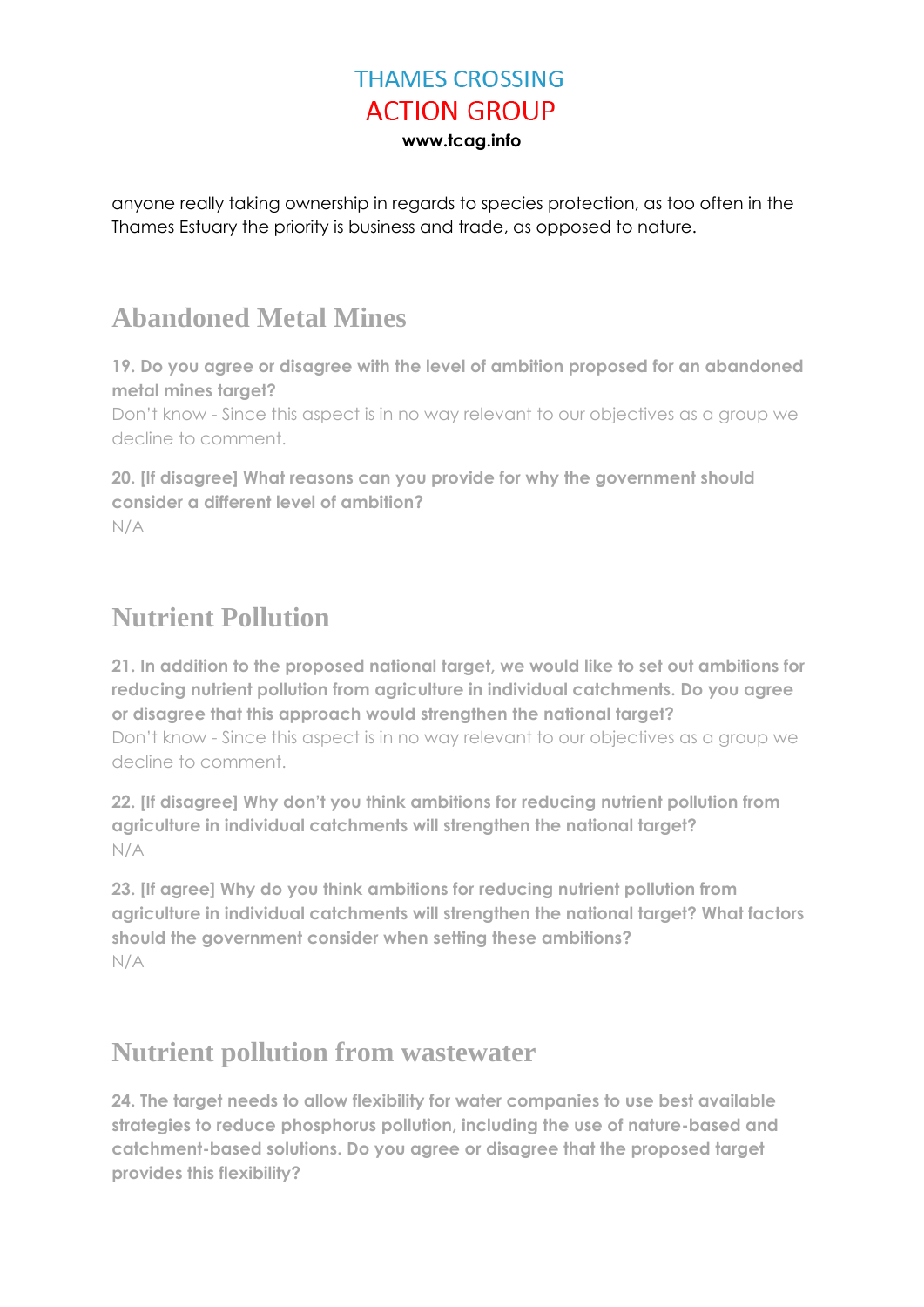Don't know - Since this aspect is in no way relevant to our objectives as a group we decline to comment.

**25. [If disagree] What reasons can you provide for why the target doesn't give this flexibility?**

N/A

**26. Do you agree or disagree with the level of ambition proposed for the nutrient targets?**

Don't know - Since this aspect is in no way relevant to our objectives as a group we decline to comment.

**27. [If disagree] What reason can you provide for why government should consider a different level of ambition?**

*Please provide reasons for why government should consider a different level of ambition.*

N/A

## **Water Demand**

 Reduce the use of public water supply in England per head of population by 20% by 2037.

#### **28. Do you agree or disagree with the level of ambition proposed for a water demand target?**

**Disagree** 

#### **29. [If disagree] What reasons can you provide for why the government should consider a different level of ambition?**

We don't believe that water protections should be limited to only demand issues. Where are the targets for ensuring we don't keep seeing our water polluted by waste, sewage, and pollution from other means, including PM2.5?

The target outlined for water demand should not only be set for households, but also companies too.

The proposed LTC would use large amounts of water for the tunnel boring machines and many other aspects of construction if it goes ahead. If it does go ahead it would also add to the pollution levels of our rivers and watercourses. PM2.5 from the traffic would end up in our water, impacting not only humans but also nature. The LTC tunnels would also have pump discharge into the River Thames, which again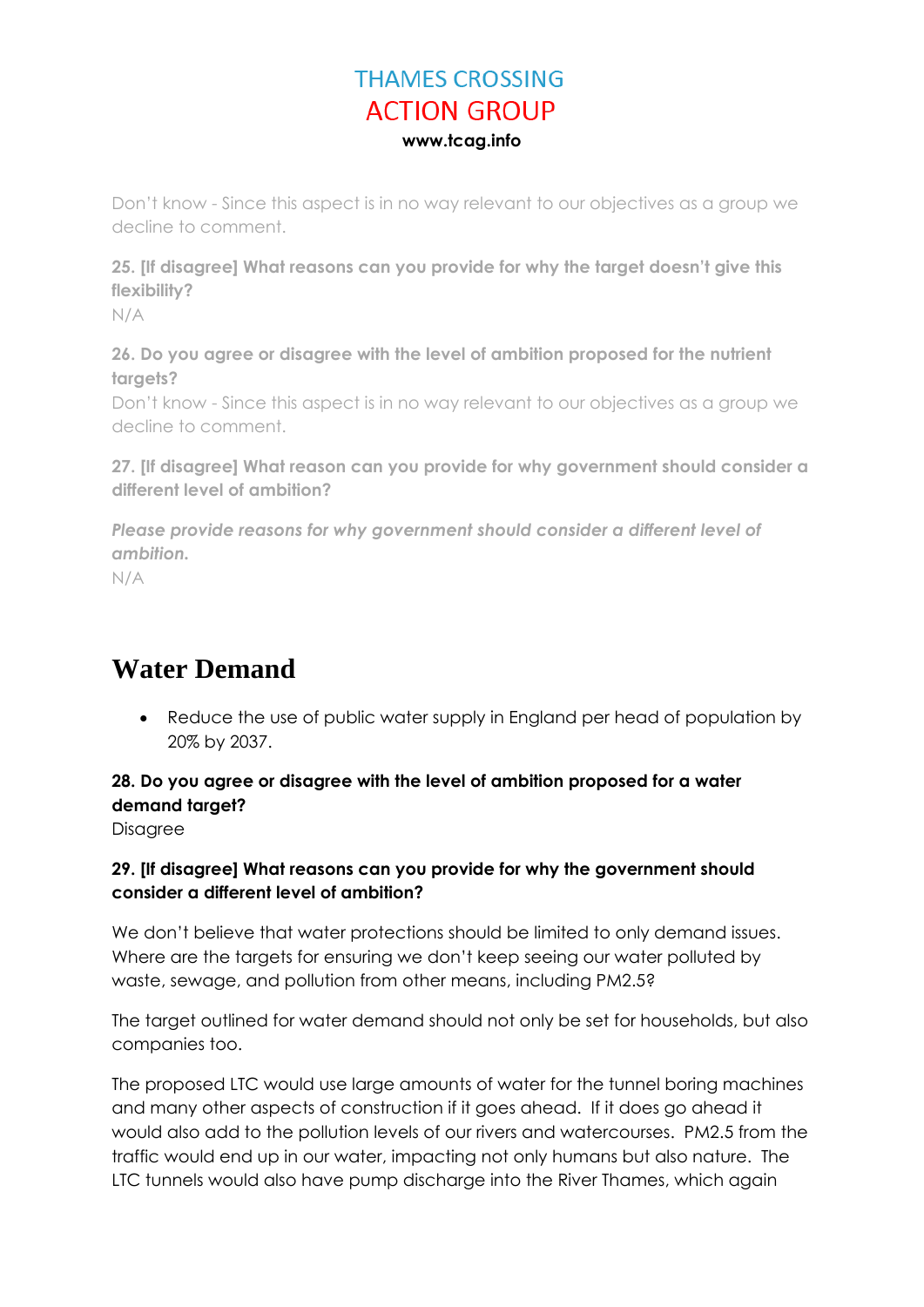would have PM2.5. Water pollution as well as demand is a serious issue that we need to fact and address.

We also need to consider the changes that projects like the proposed LTC bring to our water levels, the impacts they bring to the environment, not only with pollution, and water consumption, but also their impact on things such as flooding<sup>2</sup>.

Now more than ever we need to be doing all we can to ensure we address climate change, we cannot keep pushing ahead with such hugely destructive and harmful projects as the proposed LTC. We need to do all we can to slow down and reverse the damage that has been done as quickly as possible, otherwise the severity of climate change is only going to worsen and that includes things like erratic weather patterns which also impact our water supply.

It is not as simple as putting the onus on households as suggested in the target, there is far more to it. Government need to take more responsibility, and ensure that their plans and projects are not having negative impacts. Again we state that the proposed LTC should be stopped.

### **Target proposals for woodland cover**

• Increase tree canopy and woodland cover from 14.5% to 17.5% of total land area in England by 2050.

#### **30. Do you agree or disagree with the proposed metric for a tree and woodland cover target?**

Disagree

**31. Do you agree or disagree that short rotation coppice and short rotation forestry plantations should be initially excluded from a woodland cover target?** Agree

**32. Do you agree or disagree with the proposed inclusion of trees in woodlands, as well as trees in hedgerows, orchards, in fields, and in towns and cities?** Agree

**33. Do you agree or disagree with our proposed level of ambition for a tree and woodland cover target?**

Disagree

 $\overline{a}$ <sup>2</sup> <https://www.thamescrossingactiongroup.com/flooding-and-the-ltc/>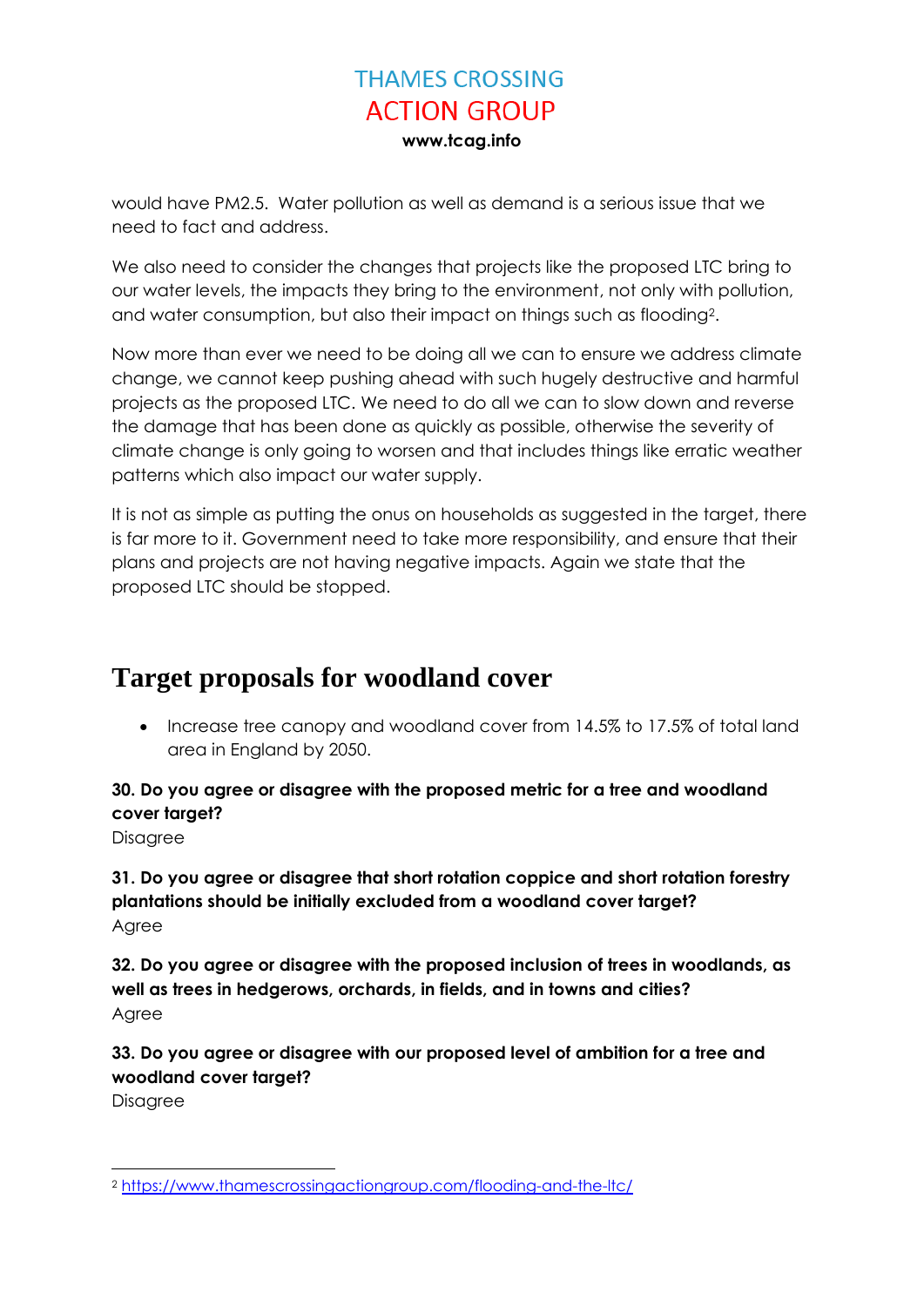**www.tcag.info**

#### **34. [If disagree] What reasons can you provide for why the government should consider a different level of ambition?**

These targets are not ambitious enough. More is being invested into hugely destructive and harmful projects like the proposed LTC than in tree planting and protection.

We need targets that will help us reach Carbon Net Zero by 2050.We need targets that help stop the decline in nature by 2030. We need targets that help us clean up the air we breathe.

The proposed LTC would see a large loss and impact to trees, woodland, hedgerows, including ancient woodland. The estimated carbon emissions are over 5 million tonnes. It would destroy and impact the natural environment.

We need quality tree planning, nature trees, trees that are best for wildlife. We need them to be well connected, to create habitats and links between existing woodlands, so nature can thrive.

We also need to see a stop to the destruction of the trees, woodland, and hedgerow that we already have. And we most definitely need to see better protection for our ancient woodland, and long established woodland.

With ancient woodland once its gone its gone, we need better protection of our woodlands at all levels (including from NSIPs) to ensure we have more tree and quality native woodland cover in the country as quickly as possible, and with no further destructive loss to the valuable existing trees and woodland.

### **Target proposals for resource efficiency and waste reduction**

 Reduce residual waste (excluding major mineral wastes) kg per capita by 50% by 2042 from 2019 levels. It is proposed that this will be measured as a reduction from the 2019 level, which is estimated to be approximately 560 kg per capita.

**35. Do you agree or disagree with the proposed scope of the residual waste target being 'all residual waste excluding major mineral wastes'?** Disagree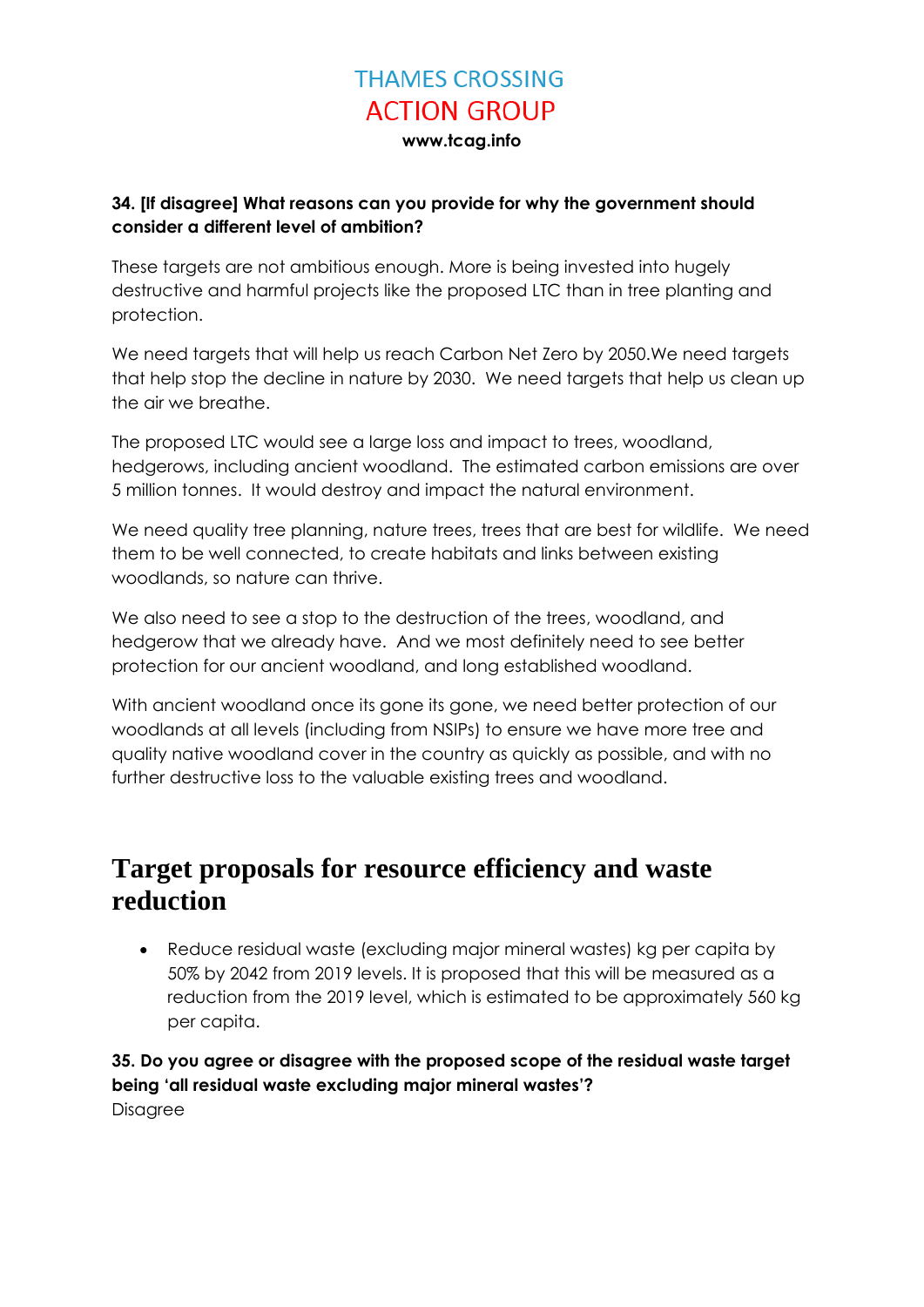#### **36. [If disagree] What reasons can you provide for why the government should consider a different target scope?**

Again any target cannot simply be putting the onus on households, it needs to be on companies etc too.

Government should also consider the impacts of waste with projects like the proposed LTC. The proposed route passes through areas where there are historic landfill sites, some of which are toxic.

We are very aware of these landfill sites, the risk they pose to the environment and our health, and also the issues of coastal erosion and the waste that gets released from these landfill sites.

How much waste would a project like LTC create? Not only through disturbing waste sites during construction, but also waste from construction. Plus if it did go ahead NH do not seem to take their responsibility to keep the road network clean. Whilst we do not condone fly tipping or littering, rubbish along roadsides is an issue that needs to be addressed.

### **Proposed metric for reducing residual waste**

**37. Do you agree or disagree that our proposed method of measuring the target metric is appropriate?**

**Disagree** 

#### **38. [If disagree] What reasons or potential unintended consequences can you provide or forsee for why the government should consider a different method?**

All the pressure is on public again, and not developers like NH with LTC. Also waste in LA areas can be from other sources, such as roads, which are not necessarily waste from local residents. Whilst we do not look favourably on fly tipping and littering, roads like the proposed LTC would see an increase in areas suffering with littering.

#### **39. Do you agree or disagree that local authorities should have a legal requirement to report this waste data, similar to the previous legal requirement they had until 2020?**

Don't know – see above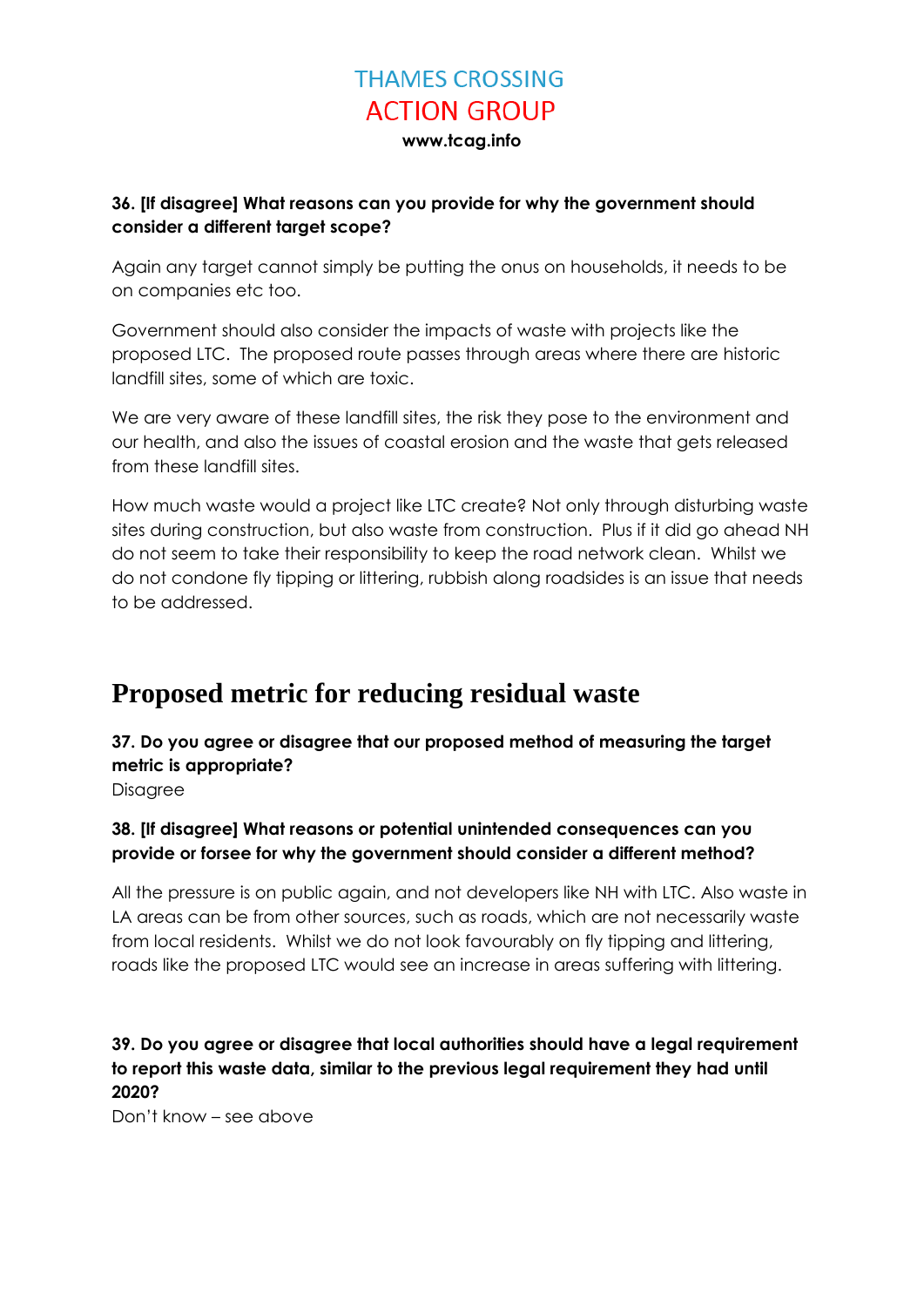**40. Do you agree or disagree with the level of ambition proposed for a waste reduction target?**

Don't know - Since this aspect is in no way relevant to our objectives as a group we decline to comment.

**41. [If disagree] What reasons can you provide for why the government should consider a different level of ambition?** N/A

**42. Do you agree or disagree with our proposed metric for considering resource productivity?**

Don't know

#### **43. [If disagree] What reasons, or potential unintended consequences can you provide for why the government should consider a different metric and what data exists to enable reporting for this alternate metric?**

We again comment on the impacts from construction of the proposed LTC if it goes ahead. More needs to be done to ensure that proper adequate consideration is given to the consequences of projects like the proposed LTC.

**44. Of the possible policy interventions described, which do you think will be most effective to meet a resource productivity target? Please specify whether these policies would be most effective if implemented nationally or regionally, and whether measures should be product or sector-specific. - N/A**

## **Target proposals for air quality**

- Annual Mean Concentration Target ('concentration target') a target of 10 micrograms per cubic metre (µg m-3) to be met across England by 2040.
- Population Exposure Reduction Target ('exposure reduction target') a 35% reduction in population exposure by 2040 (compared to a base year of 2018).

45. Do you agree or disagree with the level of ambition proposed for a PM2.5 concentration target? **Disagree**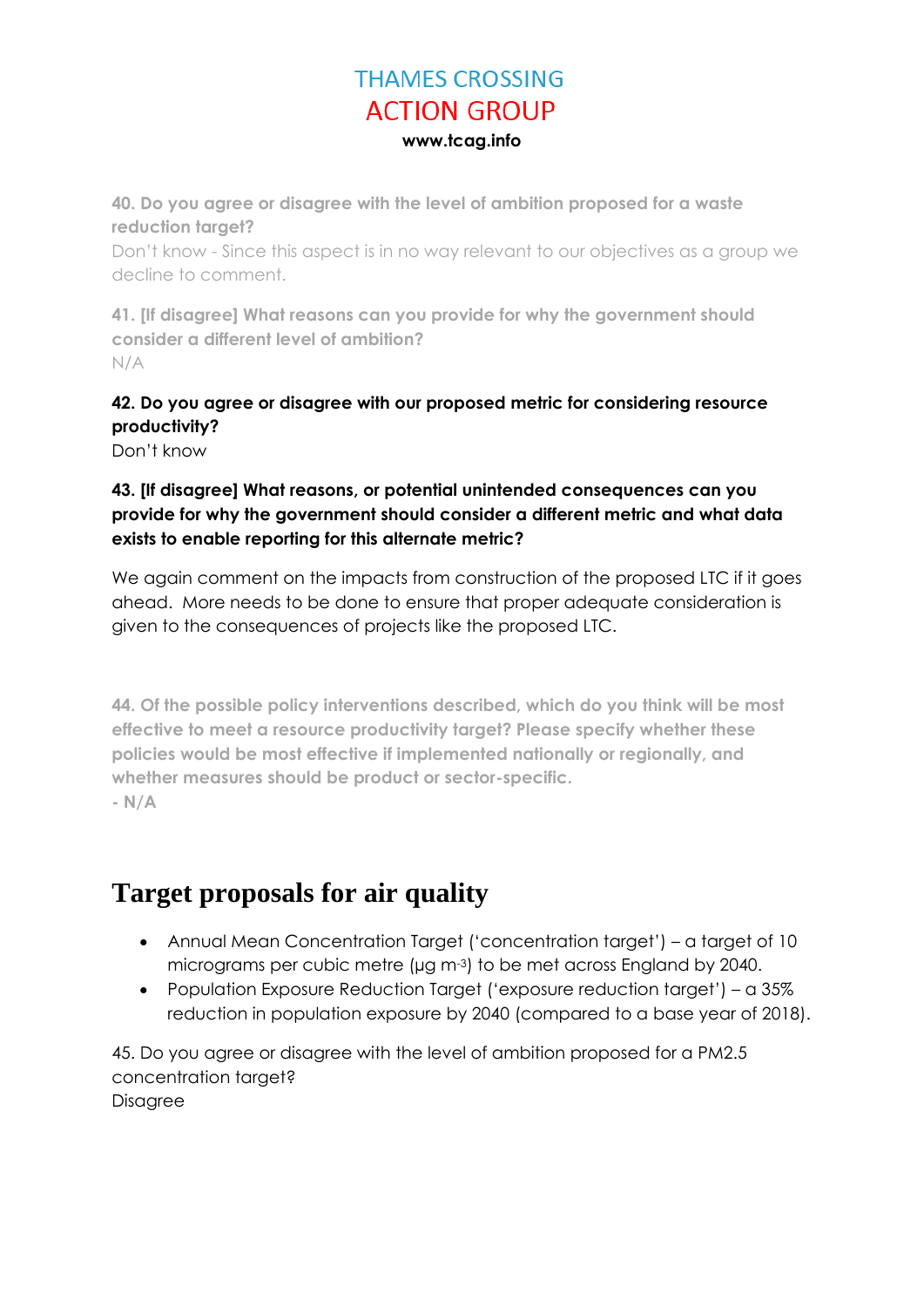**www.tcag.info**

#### **46. [If disagree] What reasons can you provide for why the government should consider a different level of ambition?**

As stated in the consultation documents, air pollution poses the biggest environmental risk to public health and is a particular risk to vulnerable groups, including the elderly, the very young, and those with existing health conditions. It can also impact on the natural environment, damaging habitats, impeding the ecosystem services we rely on, and contributing to climate change.

Toxic air contributes to 36,000 premature deaths every year.

The impact of air pollution costs the NHS up to £20 billion per year.

Frustratingly, the Government kept delaying this bill. Environment Minister Rebecca Pow [pledged](https://hansard.parliament.uk/commons/2021-01-26/debates/20CFA026-8E78-4D84-82E4-B4236D826AA4/EnvironmentBill#contribution-48FC1773-A4C0-4320-A31F-29ED60AB6136) in January 2021 that "*…we will achieve Royal Assent before COP26*". Clearly this did not happen, so the lack of duty of care to our health and wellbeing is already being neglected. We now need targets and plans to improve air quality for everyone as a matter of urgency.

The proposed targets are again not in line with the Government's 25 Year Environment Plan (25YEP) promise to achieve clean air by:

 Meeting legally binding targets to reduce emissions of give damaging air pollutants. This should halve the effects of air pollution on health by 2030.

Note 2030 being the target year, not 2040.

The World Health Organization recommends that concentrations of PM2.5 not exceed an annual mean concentration of 5µg/m3. There is no safe level for PM2.5.

Recent research from Clean Air Fund<sup>3</sup> and Imperial College London<sup>4</sup> found that if the government implements planned environmental, transport and clean air policies, air pollution levels could fall within the recommended interim target from the World Health Organization of 10µg/m3 across most parts of the UK by 2030.

In total, the health and economic benefits, including reduced pressure on the NHS and higher productivity, could be worth up to £380bn between 2018 and 2134.

UK100, the network of local leaders across the UK committed to ambitious action of clean air, argued that the government's plan to meet WHO limits by 2040 is '*not just lacking in ambition, [but] it is a dereliction of duty*'.

 $\overline{a}$ 

<sup>3</sup> <https://www.cleanairfund.org/publication/uk-healthy-air/>

<sup>4</sup> [https://www.imperial.ac.uk/school-public-health/environmental-research](https://www.imperial.ac.uk/school-public-health/environmental-research-group/research/modelling/pathway-to-who/)[group/research/modelling/pathway-to-who/](https://www.imperial.ac.uk/school-public-health/environmental-research-group/research/modelling/pathway-to-who/)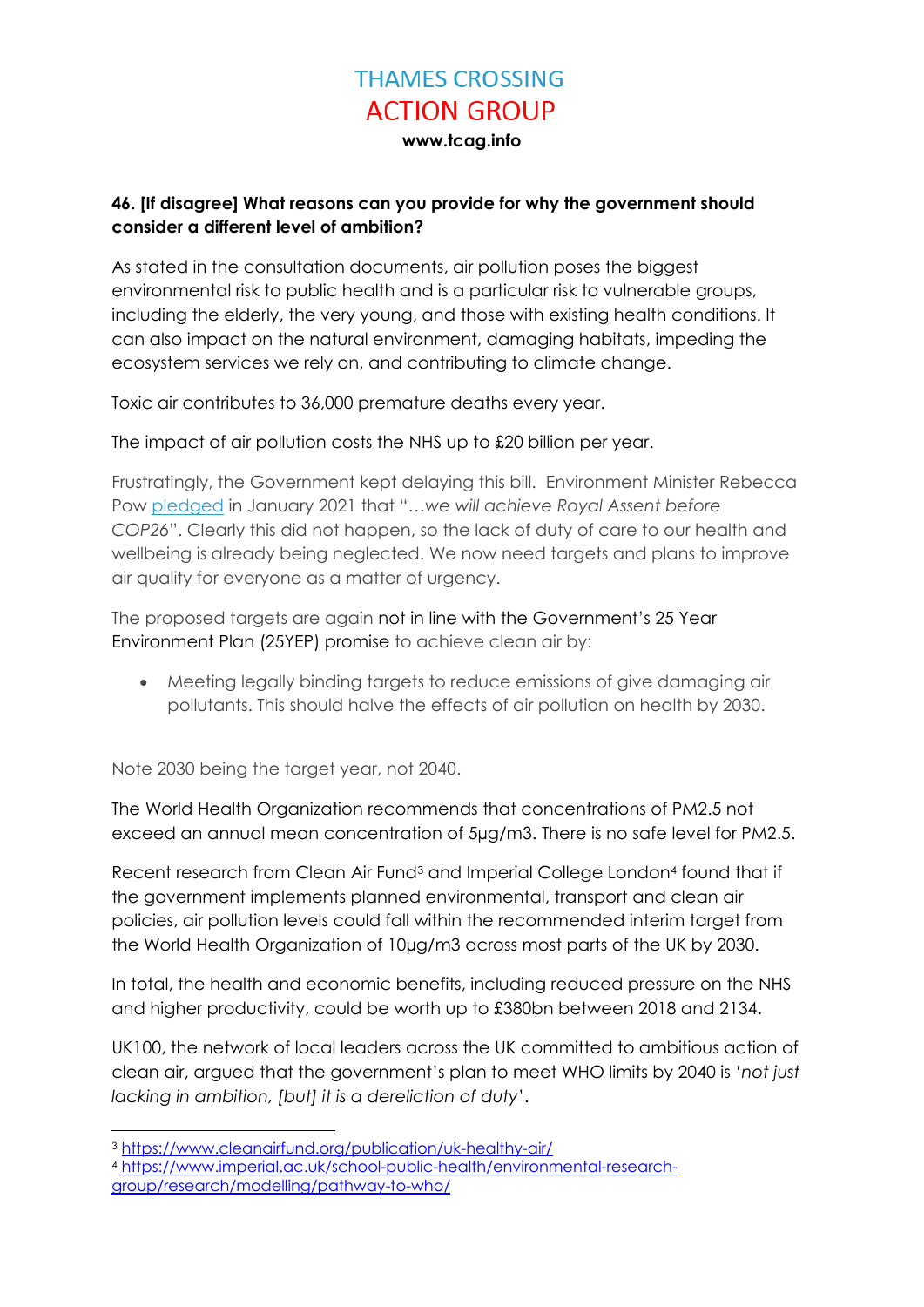The LTC Statutory Consultation was in 2018. By 2019 it was apparent that the proposed LTC route would fail against WHO-10 standards for PM2.5 as they were then.

But when concerns are raised National Highways just bats it back saying WHO standards are not legal requirement levels in UK, and ignore the fact that what they are proposing is completely detrimental to our health and wellbeing. They have since buried their head in sand, despite knowing that new air pollution levels will be enshrined in UK law by the end of Oct 2022.

Public perception is that NH and the Government are likely attempting to push the LTC Development Consent Order (DCO) application through prior to that, and then declare that they don't have to worry about it.

And it's not just the impacts to us, but also to the natural environment that need to be taken into account and addressed. PM2.5 pollutes everything since the particles are so tiny they can infiltrate everything.

We need and deserve better, we should all have the right to breathe clean air, access to clean water, and a healthy environment for all biodiversity. The Government cannot continue to push ahead with such hugely destructive and harmful projects as the proposed LTC.

We need not just targets but also genuinely robust plans to ensure legally binding targets are reached if not improved upon.

#### **47. Do you agree or disagree with the level of ambition proposed for a population exposure reduction target?**

- Disagree

#### **48. [If disagree] What reasons can you provide for why the government should consider a different level of ambition?**

- See above comments

# Conclusion

In conclusion Thames Crossing Action Group believe that the proposed targets are, we're afraid, greatly lacking ambition, and are not adequate to ensure a healthy sustainable future for us or the natural environment.

Our natural environment needs to be better protected, we deserve to be able to breathe clean air, have access to clean water. The whole ecosystem is connected